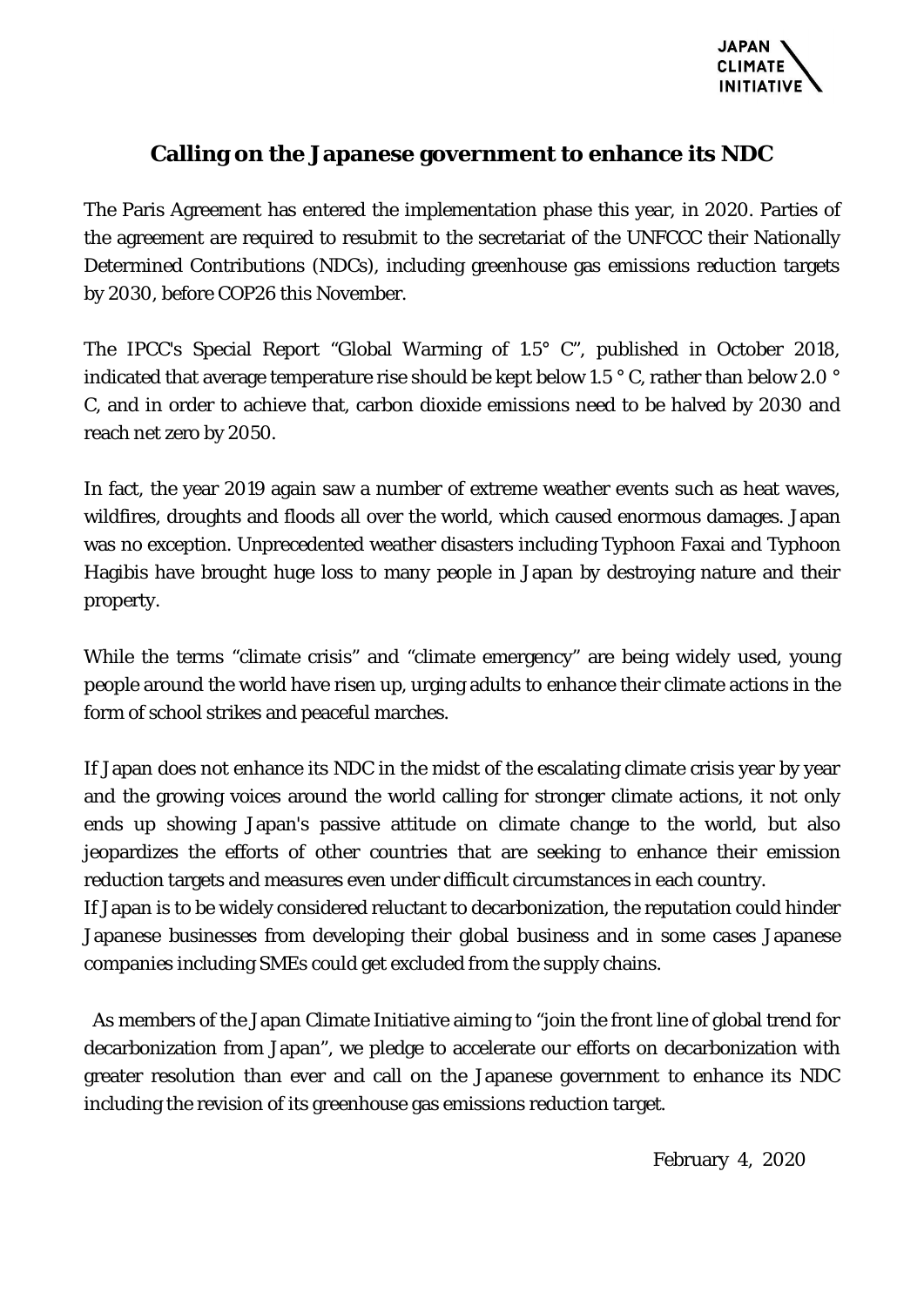

## **Signatories (alphabetical order)**

**(Total 248: including 159 companies, 25 cities/Municipalities and 64 others)**

## **Companies (Total 159)**

ADVANTEST CORPORATION AEON CO., LTD. afterFIT K.K. Aiwasyokuhin AMAGASAKI SHINKIN BANK AMITA HOLDINGS CO.,LTD. Architects Regional Planners &Associates・Kyoto ASAHI GROUP HOLDINGS, LTD Asian Gateway Corporation BIOLOGIC PHILOSOPHY Co., Ltd. Calbee, Inc. CalNeCo, Inc. CASIO COMPUTER CO., LTD. Challenergy Inc. Change Agent Inc. CHUGAI PHARMACEUTICAL CO., LTD. Chuhgoku Wind-Power Co., Ltd. Citizen Watch Co., Ltd. Clean Energy lab GK CSR Design Green Investment Advisory Daifuku Co., Ltd. Daitec Co., Ltd. Daito Trust Construction Co., Ltd. Daiwa House Industry Co., Ltd. Decarbonization Support Co., Ltd. Dentsu Inc. DNV GL Business Assurance Japan DSM Japan Eco Works Co., Ltd. Ecoairsolution Co.Ltd ECOPLAN CO., LTD ECO-PLAN Co., Ltd. EDGE INTERNATIONAL, INC. E-Konzal Co., Ltd.

erex Co., Ltd. e's Inc. ESPEC Corp. E-Square Inc. F&E Ashigarakintarou Energy Power Four Twenty Seven FP Corporation FUJIFILM Holdings Corporation FUJITSU GENERAL LIMITED Fujitsu Limited Fukoku Capital Management, Inc. Future Environment Energy Plan Co., Ltd. Green Earth Institute Co., Ltd. Greener Space Planning LLC GreenPowerCorporation GRID&FINANCE ADVISORS Inc. Hakuhodo Inc. Ichigo Asset Management, Ltd. IDEC CORPORATION iGRID SOLUTIONS iiie co., ltd. INSTITUTE FOR ENERGY APPLICATION TECHNOLOGIES, LTD. Isetan Mitsukoshi Holdings Ltd. J. FRONT RETAILING Co., Ltd. Japan carbon management Co. Japan Renewable Energy Corporation Japan Waste Co., Ltd. Kanagote Farm Kao Corporation Kirin Holdings Company, Limited KK. Oomura Co. KOBAYASHI Pharmaceutical Co., Ltd. Kokusai Kogyo Co., Ltd.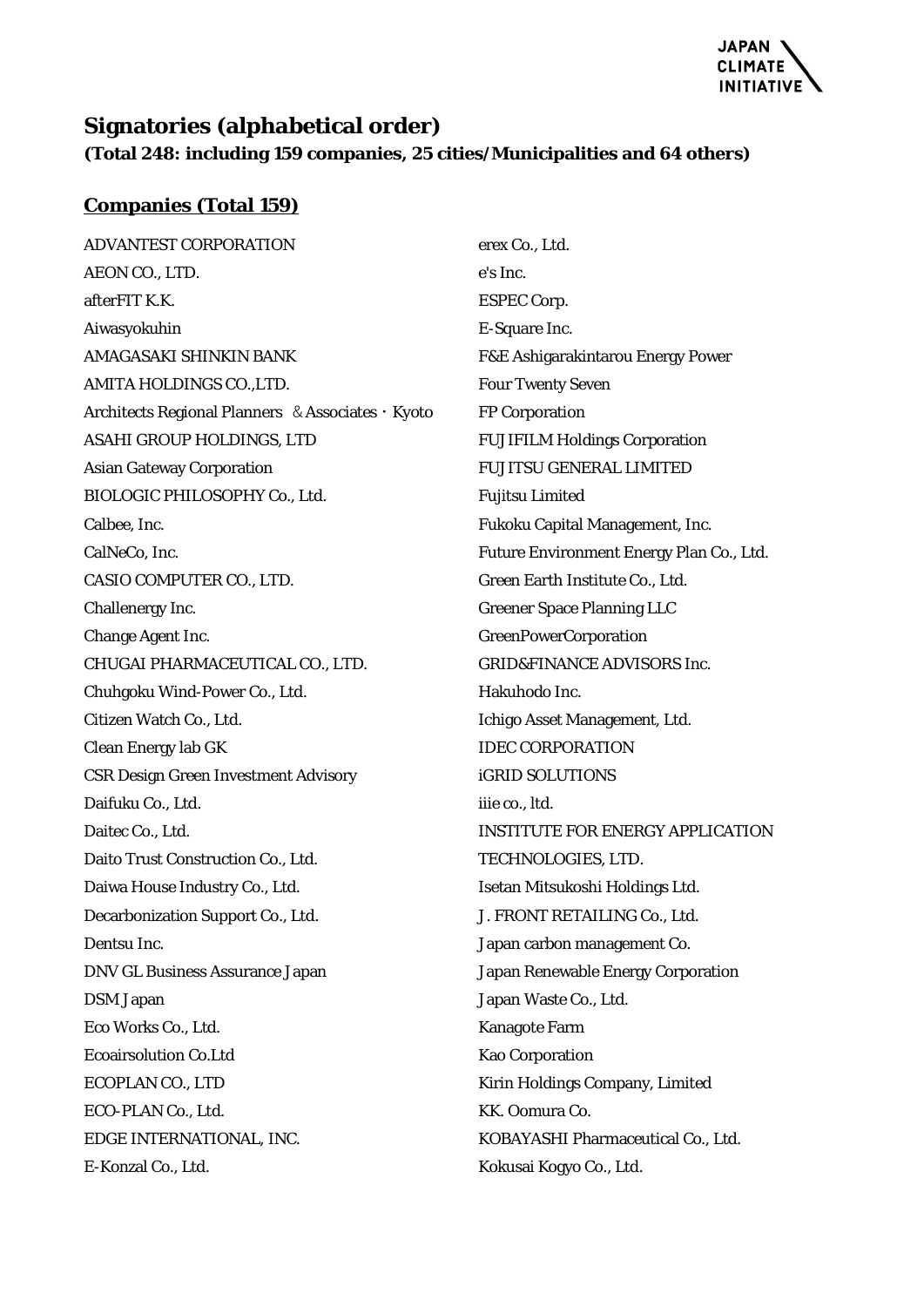

KONICA MINOLTA, INC. KOSÉ Corporation KYOKUTO KAIHATSU KOGYO CO., LTD. Lendlease Japan Inc. LIMONE LLC Lion Corporation LIXIL Group Corporation MAEDA CORPORATION MARUI GROUP CO., LTD. Matsushitadenken Inc. Maxell Holdings, Ltd. Meiji Holdings Co., Ltd. MS&AD Insurance Group Holdings, Inc. MURATA MACHINERY, LTD. Nabtesco Corporation NAKASHIMA SHOKAI CO., LTD Neural Inc. Next Energy & Resources Co., Ltd. Nextshift Co., Ltd NIHON PLAST CO., LTD Nikkei Panel System Company,Ltd. Nikon Corporation NIPPON FLOUR MILLS Co., Ltd. Noharakaden Nomura Real Estate Asset Management Co., Ltd. Nomura Research Institute, Ltd. NTT DATA Corporation NTT DOCOMO, INC. NTT FACILITIES, INC. **NYKLine** Ohisama Energy Station Co., Ltd. Ohkawa Printing Co., Ltd OKYA Inc. One Planet Cafe Ltd. Panasonic Corporation Patagonia International Inc. Picot Energy Inc Progresstec co., ltd

Rakuten, Inc. Refine Holdings Co., Ltd. Ricoh Co., Ltd. RICOH LEASING COMPANY, LTD. SAGAWA EXPRESS CO., LTD. SAKAE KOUKAN CO., LTD Sanyo Syoji CO., LTD. SAPPORO HOLDINGS LTD. SEIKO EPSON CORPORATION SEKISUI CHEMICAL CO., LTD. Sekisui House, LTD Sekisui Jushi Corporation Shinkin Central Bank Shizuoka Mirai Energy SMART SOLAR CORPORATION Smartpower Corporation. SOHGO SECURITY SERVISES CO., LTD. SOLAR WORLD Co., Ltd. Sony Corporation Speedy, Inc. Sumitomo Forestry Co., Ltd. Sumitomo Mitsui Trust Holdings, Inc. SUN GEOGRAPHY TECHNICAL CO., LTD. Sun Messe Co., Ltd. SUZUKI ELECTRIC CO., LTD. Suzuta Touge Nouen. Co., Ltd Swiss Re Asia Pte. Ltd., Japan Branch SymEnergy Inc. Taiyo Yushi Corp. Takasago International Corporation Takashimaya Co., Ltd. TBM Co., Ltd. TECHNO ASSOCIE CO., LTD. Teijin Ltd. TERA Energy THE SHIGA BANK, LTD. TODA CORPORATION TSUKAMOTO CORPORATION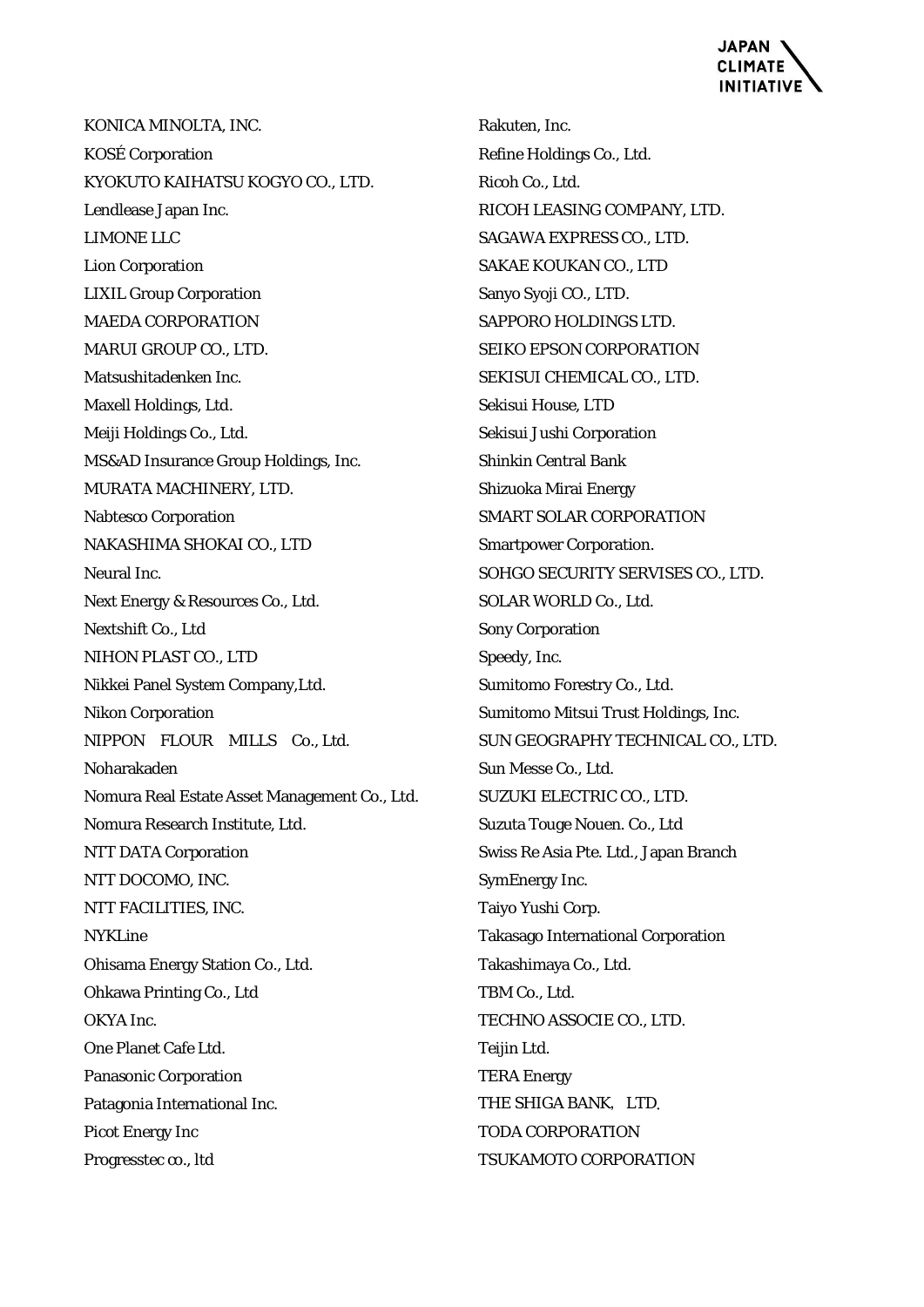

Unicharm Corporation Vane/loop. Inc. Vena Energy WasteBox Co., Ltd. Watami Energy Co., Ltd. WELLNEST HOME Inc. West Holdings Corporation WOOD FRIENDS CO., LTD

**Cities/Municipalities (Total 25)**

City of Kitakyushu Hakone Town Kagoshima City Kanagawa Prefectural Government Kawasaki City Kusatsu City Kyoto City Kyoto Prefecture Matsuda Town Matsuyama City Mie Prefectural Government Nagano Prefecture Odawara City

Yamato juken Co. Ltd YAMAZAKURA YAMAZEN CO., LTD. Yano Research Institute Ltd. YATSUMOTO TSUSHO CO., LTD Yokohama Kankyo Design co., ltd. Yoshimura Equipment Industry Zero Energy Company(ZEC), Inc.

Oki Town Office Omihachiman City Osaka City Sakai City Setagaya City, Tokyo Shiga Prefecture Suita City Takamatsu City Tokushima Prefecture Tokyo Metropolitan Government Toyonaka City Yokohama City

## **Others (Total 64)**

Act-Kawasaki BIO HOTELS JAPAN Citizens' Alliance for Saving the Atmosphere and the Earth City Watch Square Climate Action Network Japan (CAN-Japan) CONSUMERS CO-OPERATIVE SOCIETY KAGOSHIMA Co-opdeli Consumers' Co-operative Union Earth Life Network efuko-pu seikatukyoudoukumiai Forever-Green General Incorporated Association ENV

General Incorporated Association Urbanist Hokkaido Green Fund Hokkaido Green Purchasing Network Honmon Butsuryu Shu (HBS) Institute for Global Environmental Strategies (IGES) Institute for Sustainable Energy Policies (ISEP) International Resources and Energies Student Association Japan Association of Environment and Society for the 21st Century (JAES21) JAPAN CLIMATE LEADERS' PARTNERSHIP Japan Community Power Association Japan Photovoltaic Energy Association (JPEA)